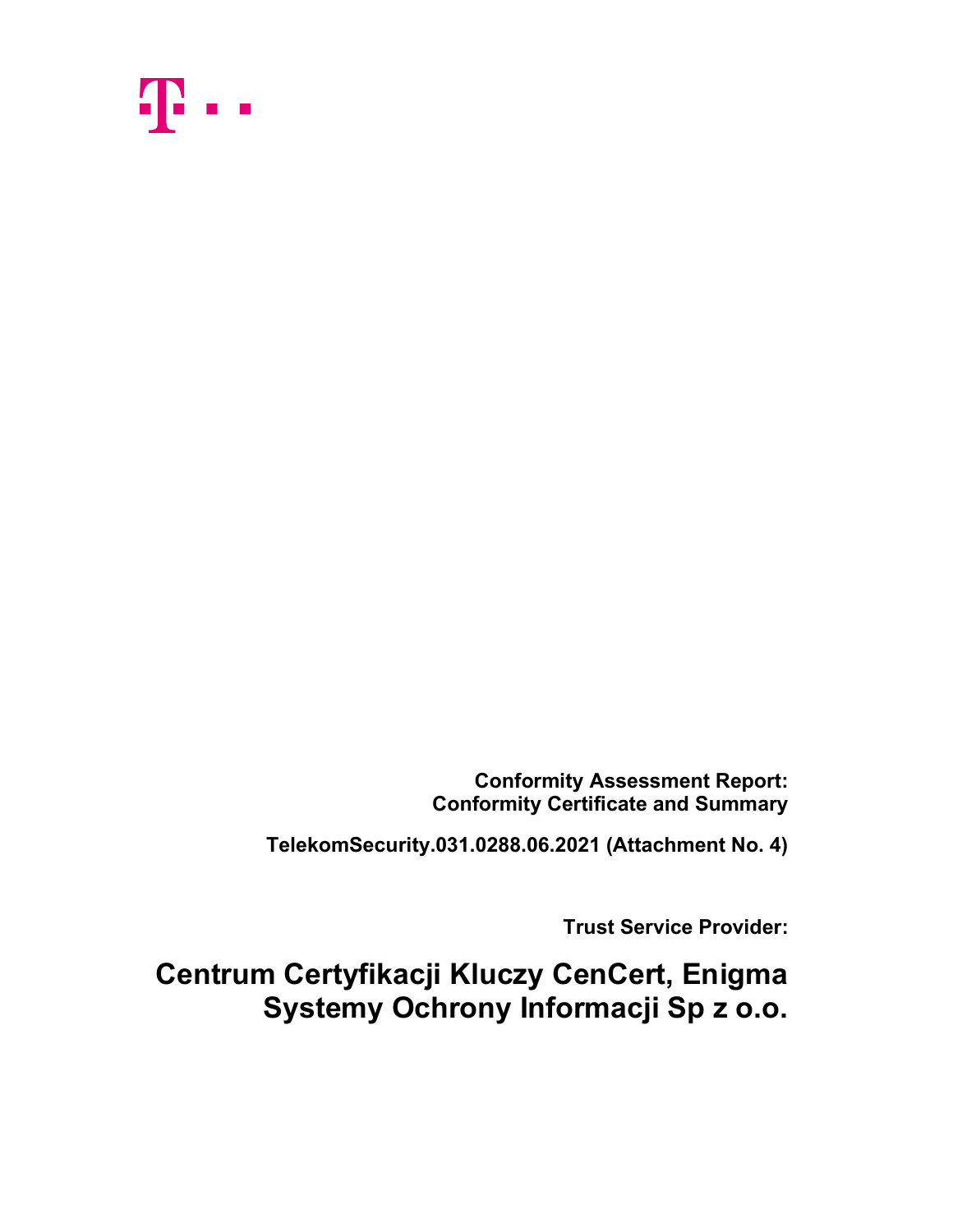# Conformity Certificate

# TelekomSecurity.031.0288.06.2021 Attachment No. 4

pursuant to Article 20 par. 1 of REGULATION (EU) No. 910/2014<sup>1</sup>

valid from 18.06.2021 up to and including: 17.06.2023

# Certification Body of Deutsche Telekom Security GmbH

Bonner Talweg 100, 53113 Bonn

This is to certify – pursuant to Article 20 par. 1 of REGULATION (EU) No. 910/2014 – that the

# Trust Service Provider "Centrum Certyfikacji Kluczy CenCert, Enigma Systemy Ochrony Informacji Sp z o.o."

provides the following trust services:

- creating qualified certificates for electronic signatures
- creating qualified certificates for electronic seals
- creating qualified certificates for website authentication
- creating qualified electronic timestamps

in accordance with the requirements of REGULATION (EU) No. 910/2014.

This certificate is filed and registered under: TelekomSecurity.031.0288.U.05.2022

Dr. Furgel, Igor 25.05.2022 13:01 Bonn

i.V. Dr. Igor Furgel

Bonn, 25.05.2022 \_\_\_\_\_\_\_\_\_\_\_\_\_\_\_\_\_\_\_\_\_\_

Head of Certification Body

Deutsche Telekom Security GmbH – Certification Body – is an accredited Conformity Assessment Body (CAB) pursuant to REGULATION (EU) No. 910/2014. DAkkS Registration No. D-ZE-21631-01 (previously Certification Body of T-Systems International GmbH, previous DAkkS Registration No. D-ZE-12025-01).



RTIFICATION

This Attachment No. 4 to Conformity Certificate consists of 12 pages. <sup>1</sup> REGULATION (EU) No 910/2014 OF THE EUROPEAN PARLIAMENT AND OF THE COUNCIL of 23 July 2014 on electronic identification and trust services for electronic transactions in the internal market and repealing Directive 1999/93/EC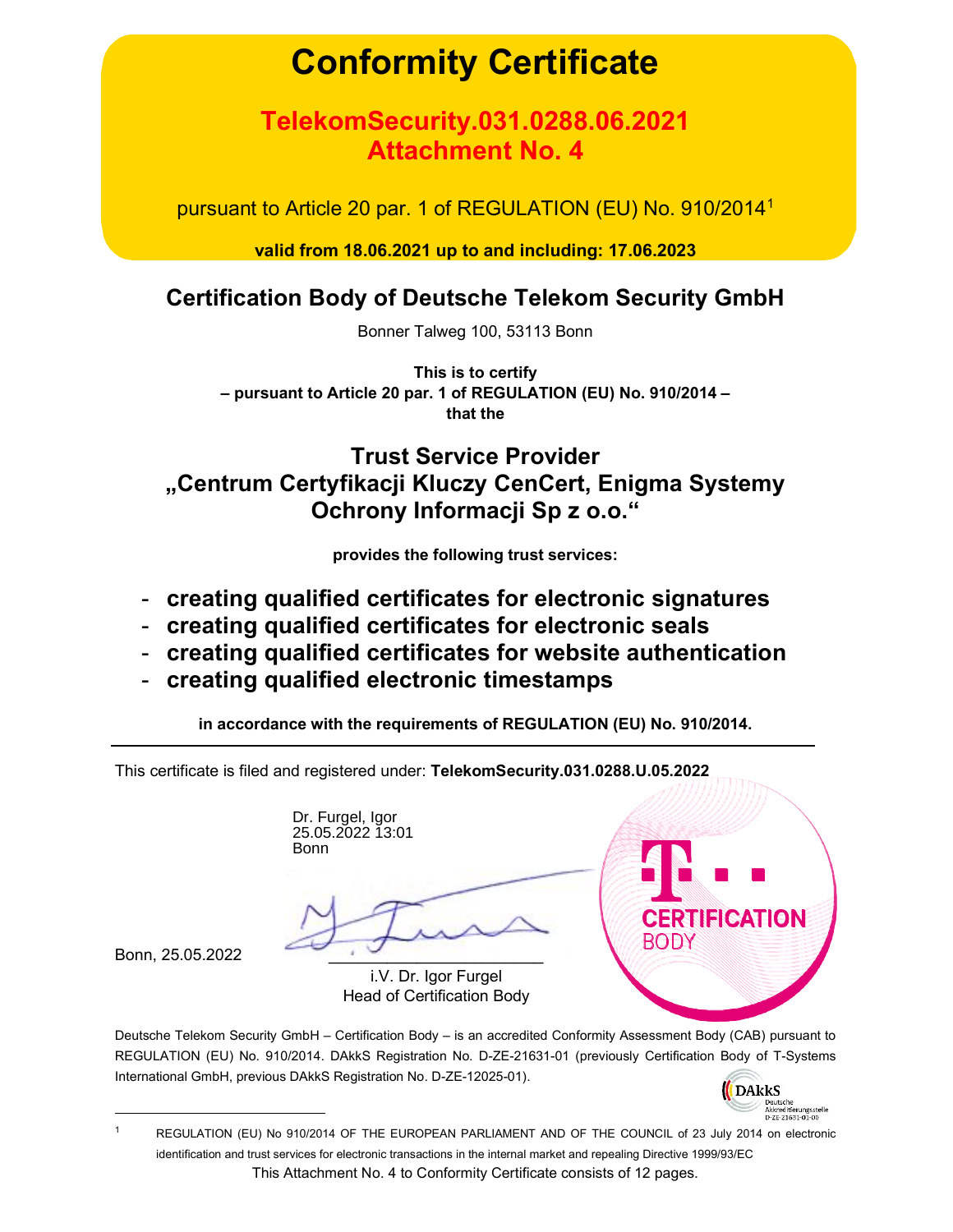# 1. Object of the conformity assessment

# 1.1 Name of the trust service provider

Centrum Certyfikacji Kluczy CenCert, Enigma Systemy Ochrony Informacji Sp z o.o.

Biuro Obsługi Klienta [Customer Service Point]

ul. Jagiellonska 78 03 - 301 Warszawa Poland with the annotation reading "usługi zaufania" [trust services]

tel. 666 028 044 e-mail: biuro@cencert.pl

# 1.2 Current confirmation status

Centrum Certyfikacji Kluczy CenCert, Enigma Systemy Ochrony Informacji Sp z o.o. is a qualified trust service provider (qTSP) according to Art. 24 of the eIDAS  $Regulation<sup>2</sup>$ .

The last full conformity assessment was accomplished with issuing the conformity certificate TelekomSecurity.031.0288.06.2021 as of 18.06.2021.

The current Attachment No. 4 to conformity certificate TelekomSecurity.031.0288.06.2021 serves the continuation of the status as a 'qualified trust service provider' according to Art. 24 of the eIDAS Regulation for all qualified trust services offered by the qTSP in the eIDAS context.

Current assessment is based on the TSP Certification Policy version 1.31 as of 17.09.2021. This document is available from the TSP on request.

<sup>2</sup> REGULATION (EU) No 910/2014 OF THE EUROPEAN PARLIAMENT AND OF THE COUNCIL of 23 July 2014 on electronic identification and trust services for electronic transactions in the internal market and repealing Directive 1999/93/EC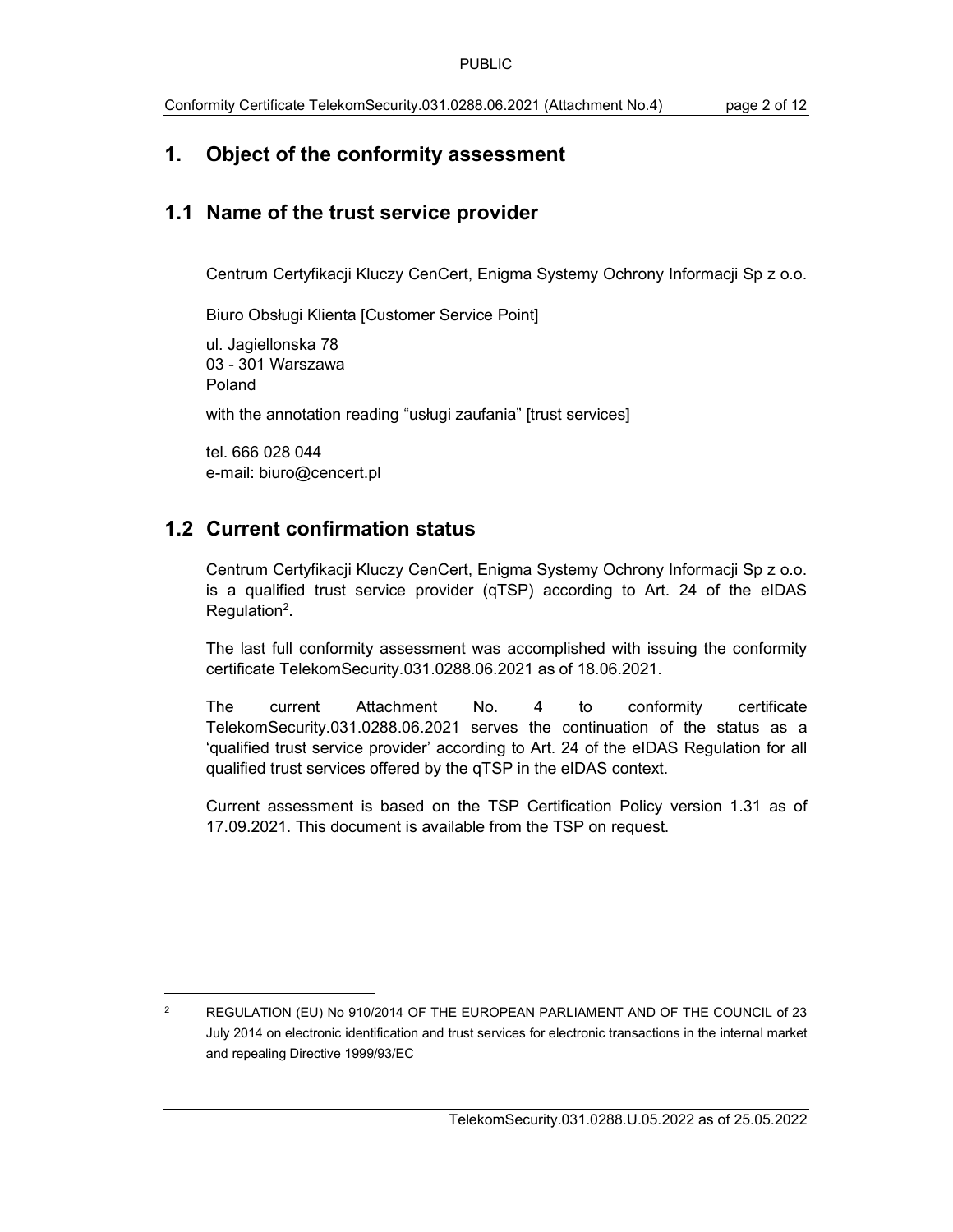# 1.3 Reason for the amendment

The amendment covers newly introduced

- qSCD for Subscribers as the smart card product "Thales (Gemalto) IAS Classic V4.4.2 with MOC Server 1.1 on MultiApp V4.1".

## 2. TSP's trust services in scope of the conformity assessment

Centrum Certyfikacji Kluczy CenCert, Enigma Systemy Ochrony Informacji Sp z o.o. operates and provides the following trust services in the qualified TSP operation as defined in the eIDAS Regulation, Article 3

- creating qualified certificates for electronic signatures (qualified trust service – CA/QC),
- creating qualified certificates for electronic seals (qualified trust service CA/QC),
- creating qualified certificates for website authentication (qualified trust service – CA/QC)
- creating qualified electronic timestamp (qualified trust service TSA/QTST).

Centrum Certyfikacji Kluczy CenCert, Enigma Systemy Ochrony Informacji Sp z o.o. operates and provides the following relevant additional services:

- Registration (application submission, subscriber identification, application verification)
- Subscriber's key pair generation (for electronic signatures and seals it takes place on the respective subscriber  $qSCDs<sup>3</sup>$ , for remote signature and seal services it takes place on the HSM qSCD device hosted by TSP).
- Subscriber's public key certification (certificate production) for qualified electronic signatures and seals, website authentication, advanced seals
- Personalization of the respective subscriber's qualified secure signature/seal creation devices (qSCD) (i.e. linking the key pair for electronic signature to subscriber (electronic personalisation))
- Certificate issuance / delivery of qSCD to subscriber

<sup>3</sup> Qualified signature creation device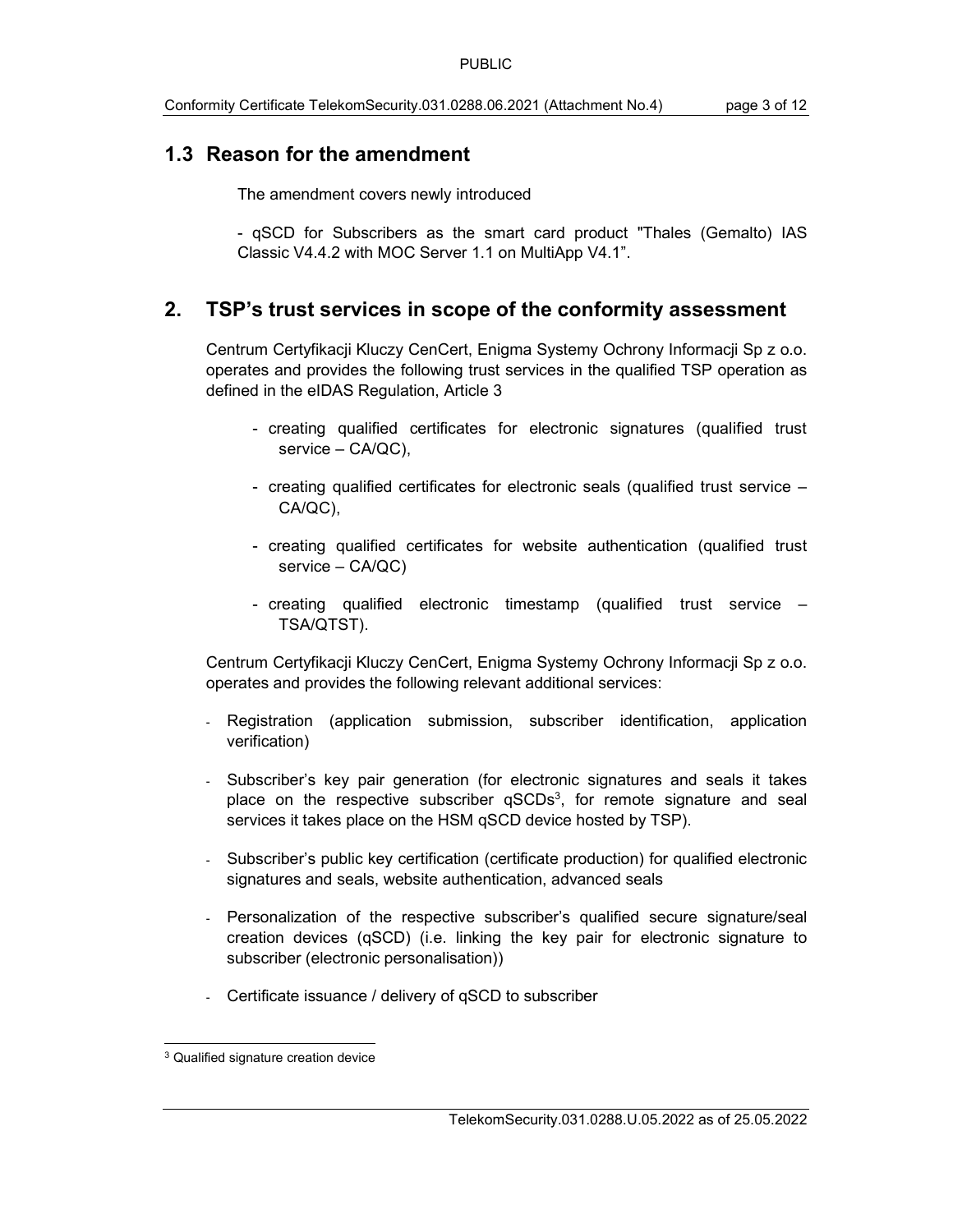#### Conformity Certificate TelekomSecurity.031.0288.06.2021 (Attachment No.4) page 4 of 12

- Certificate suspension and revocation service
- Providing online certificate status information via OCSP operated in compliance with RFC 6960
- Providing certificate status information by certificate revocation lists (CRLs)
- Operation of a server providing two factor secured access (i.e. remote signature and seal on behalf of the authorised user) to signature keys stored in the HSM qSCD device hosted by TSP
- Operation of a web portal providing information about these services (www.cencert.pl/), including the TSP's Certification Policy, online forms for applications, subscriber information, legal basis, service certificates and CRLs and other related information
- Technical support hotline for customers.

| Description of the<br>trust service | 'qualified trust service type'<br>according to ETSI TS 119 612 V2.1.1, sec. 5.5.1 |
|-------------------------------------|-----------------------------------------------------------------------------------|
| creating qualified                  | URI: http://uri.etsi.org/TrstSvc/Svctype/CA/QC                                    |
| certificates<br>for<br>electronic   | URI:                                                                              |
| signatures                          | http://uri.etsi.org/TrstSvc/Svctype/Certstatus/CRL/QC                             |
|                                     |                                                                                   |
|                                     | URI:                                                                              |
|                                     | http://uri.etsi.org/TrstSvc/Svctype/Certstatus/OCSP/QC                            |
| creating qualified                  | URI: http://uri.etsi.org/TrstSvc/Svctype/CA/QC                                    |
| certificates<br>for                 |                                                                                   |
| electronic seals                    | URI:<br>http://uri.etsi.org/TrstSvc/Svctype/Certstatus/CRL/QC                     |
|                                     |                                                                                   |
|                                     | URI:                                                                              |
|                                     | http://uri.etsi.org/TrstSvc/Svctype/Certstatus/OCSP/QC                            |
| creating qualified                  | URI: http://uri.etsi.org/TrstSvc/Svctype/CA/QC                                    |
| certificates<br>for                 |                                                                                   |
| website                             | URI:                                                                              |
| authentication                      | http://uri.etsi.org/TrstSvc/Svctype/Certstatus/CRL/QC                             |
|                                     | URI:                                                                              |

The following qualified trust services are covered by the current conformity assessment: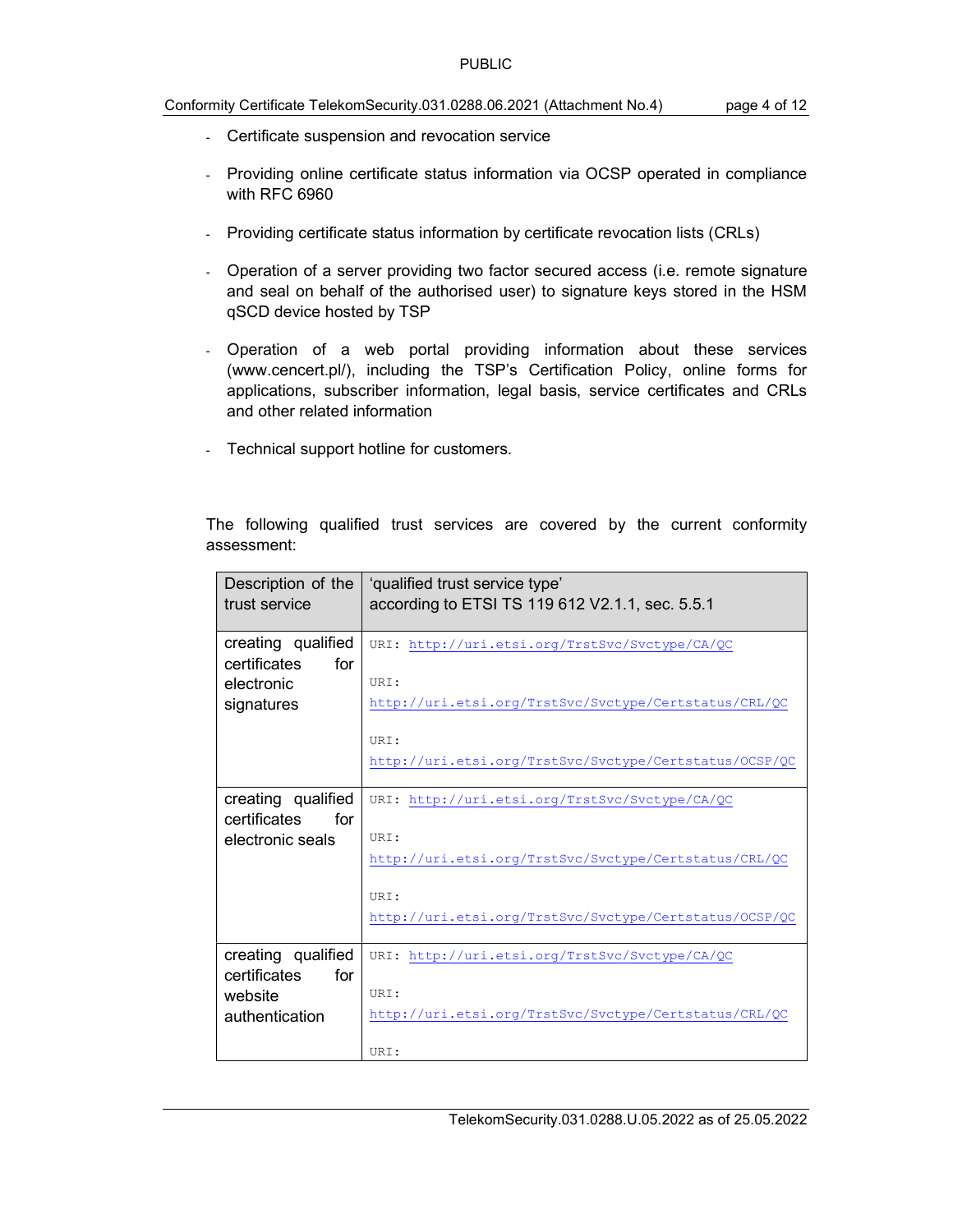| Conformity Certificate TelekomSecurity.031.0288.06.2021 (Attachment No.4) |  |  |  |  | page 5 of 12 |
|---------------------------------------------------------------------------|--|--|--|--|--------------|
|---------------------------------------------------------------------------|--|--|--|--|--------------|

| Description of the<br>trust service           | 'qualified trust service type'<br>according to ETSI TS 119 612 V2.1.1, sec. 5.5.1 |
|-----------------------------------------------|-----------------------------------------------------------------------------------|
|                                               | http://uri.etsi.org/TrstSvc/Svctype/Certstatus/OCSP/QC                            |
| creating qualified<br>electronic<br>timestamp | URI: http://uri.etsi.org/TrstSvc/Svctype/TSA/QTST                                 |

Each qualified trust service covered by the current conformity assessment is identified by the service certificate information, which is unambiguously assignable to each single trust service. This service certificate information is summarised below:

A) PKI with root /C=PL /O= Minister wlasciwy do spraw gospodarki

| Service type identifier<br>according to ETSI TS 119 612<br>V2.1.1, sec. 5.5.1:<br>Service name: | URI:<br>http://uri.etsi.org/TrstSvc/Svctype/CA/QC<br>CenCert QTSP CA<br>Root certificate (root CA)                       |  |
|-------------------------------------------------------------------------------------------------|--------------------------------------------------------------------------------------------------------------------------|--|
|                                                                                                 | /C=PL /O=Minister wlasciwy do spraw gospodarki                                                                           |  |
| certificate common name (CN)                                                                    | Serial number (SN, hex)                                                                                                  |  |
|                                                                                                 | SHA1 Fingerprint                                                                                                         |  |
| Narodowe Centrum<br>$/CN=$<br>Certyfikacji (NCCert)/                                            | 62 a7 0d 04 c3 24 b8 d4 27 56 cc 3f 81 6b<br>f2 eb 32 ef 07 19<br>a9 51 6f a8 11 53 5e 73 45 88 15 71 06 6c              |  |
|                                                                                                 | 77 Oc f9 7f 66 95                                                                                                        |  |
| Trust service certificates                                                                      |                                                                                                                          |  |
| /SERIALNUMBER = Nr wpisu: 11 /C = PL /O = Enigma SOI sp. z $0.0$ .                              |                                                                                                                          |  |
| certificate common name (CN)                                                                    | Serial number (SN, hex)                                                                                                  |  |
| /CN<br>= CenCert Centrum<br>Certyfikatów Kwalifikowanych                                        | 0f ee 28 6c ea 99 52 91 2b 66 49 d0 66 dc<br>2c 05 33 bb de 05<br>Table 1: PKI certificates for the trust service /CA/QC |  |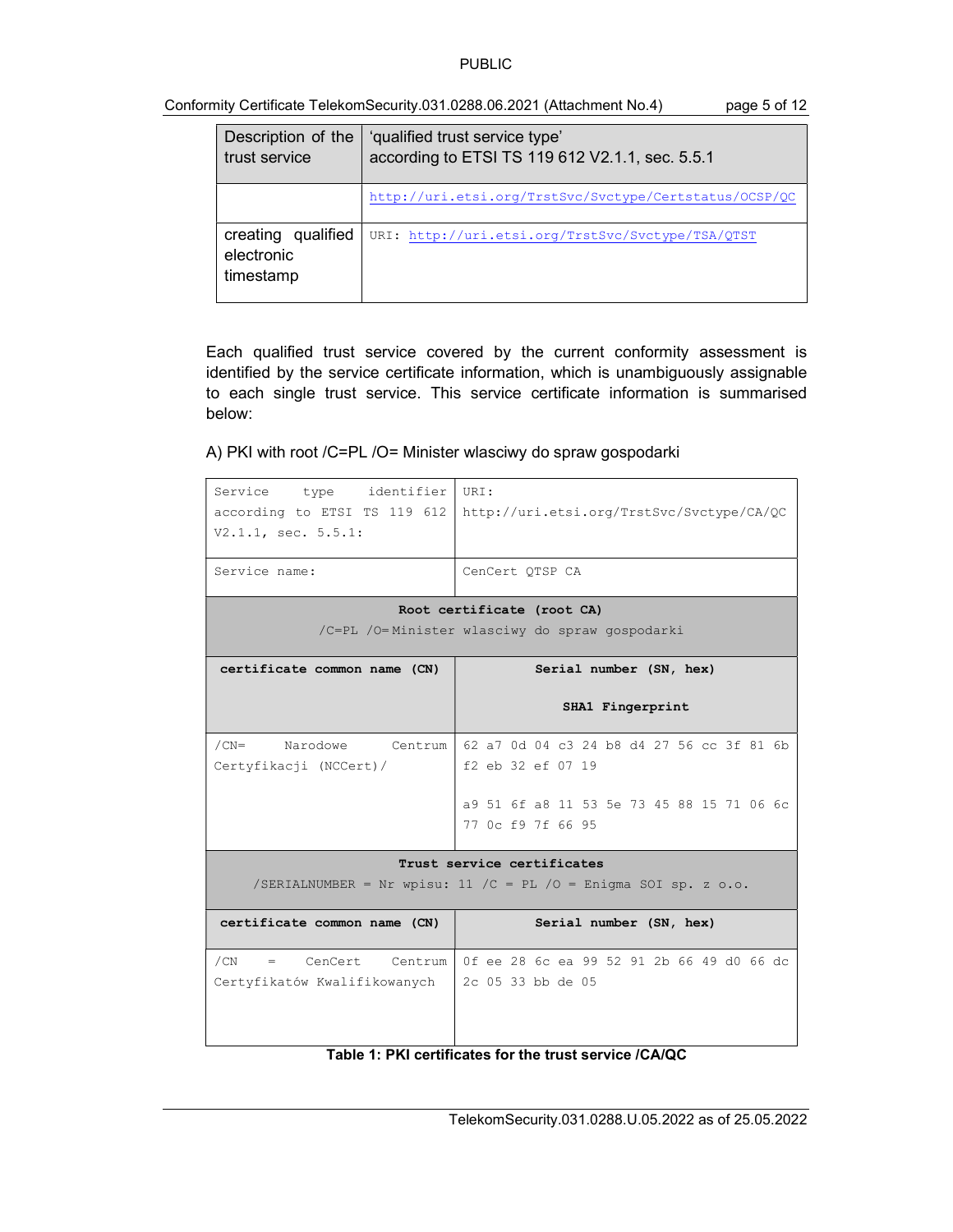#### Conformity Certificate TelekomSecurity.031.0288.06.2021 (Attachment No.4) page 6 of 12

| Service type identifier<br>according to ETSI TS 119 612<br>$V2.1.1$ , sec. $5.5.1$ :<br>Service name: | URI:<br>http://uri.etsi.org/TrstSvc/Svctype/Certs<br>tatus/CRL/OC<br>CenCert OTSP CA |
|-------------------------------------------------------------------------------------------------------|--------------------------------------------------------------------------------------|
|                                                                                                       |                                                                                      |
|                                                                                                       | Root certificate (root CA)                                                           |
|                                                                                                       | /C=PL/O=Minister wlasciwy do spraw gospodarki                                        |
| certificate common name (CN)                                                                          | Serial number (SN, hex)                                                              |
|                                                                                                       | SHA1 Fingerprint                                                                     |
| $/CN=$                                                                                                | Narodowe Centrum 62 a7 0d 04 c3 24 b8 d4 27 56 cc 3f 81 6b                           |
| Certyfikacji (NCCert)                                                                                 | f2 eb 32 ef 07 19                                                                    |
|                                                                                                       | a9 51 6f a8 11 53 5e 73 45 88 15 71 06 6c<br>77 Oc f9 7f 66 95                       |
|                                                                                                       | Trust service certificates                                                           |
|                                                                                                       | /SERIALNUMBER = Nr wpisu: $11/$                                                      |
|                                                                                                       | $C = PL/O = Enigma SOI sp. z 0.0.$                                                   |
| certificate common name (CN)                                                                          | Serial number (SN, hex)                                                              |
| /CN<br>= CenCert Centrum                                                                              | 0f ee 28 6c ea 99 52 91 2b 66 49 d0 66 dc                                            |
| Certyfikatów Kwalifikowanych                                                                          | 2c 05 33 bb de 05                                                                    |

#### Table 2: PKI certificates for the trust service /Certstatus/CRL/QC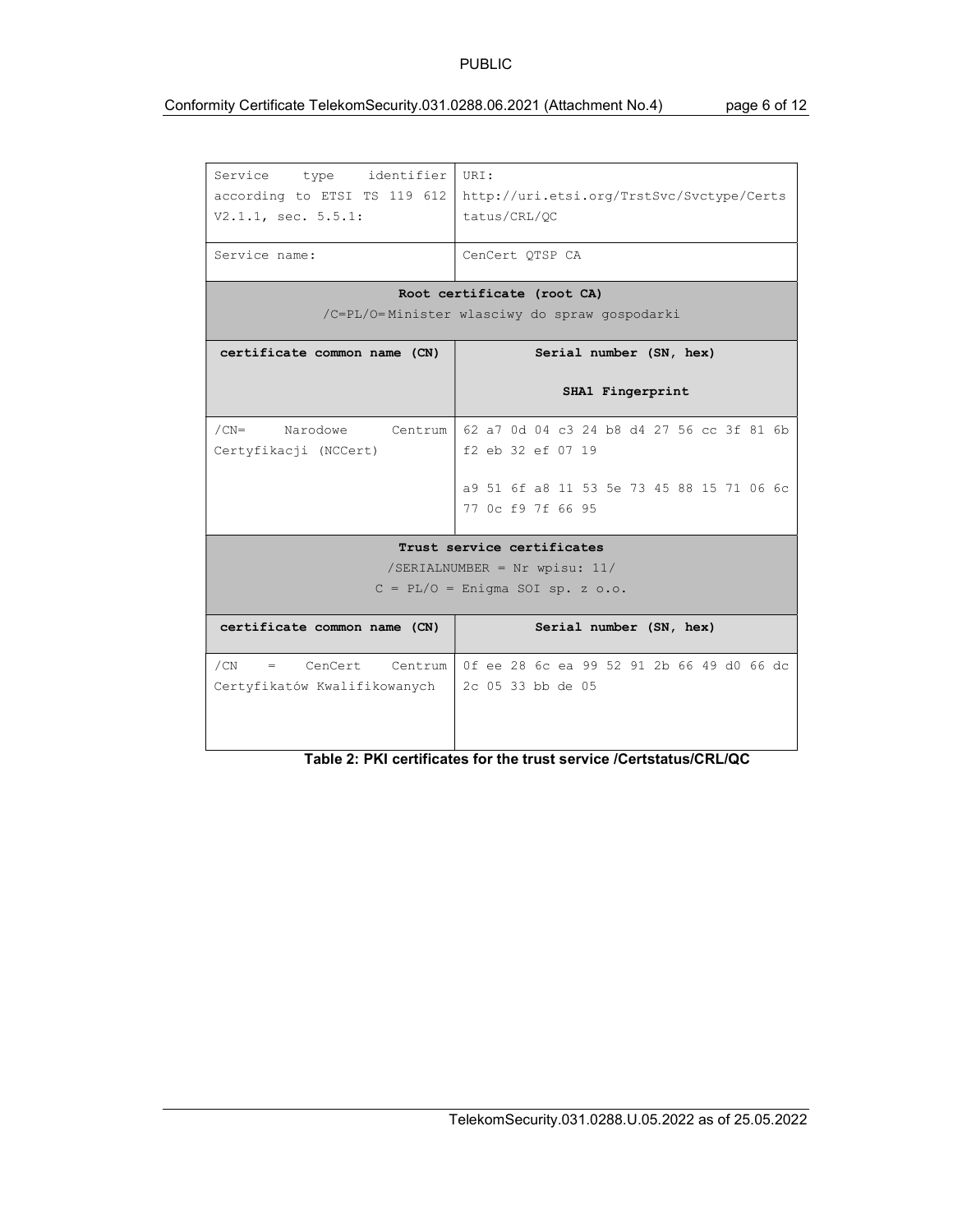#### Conformity Certificate TelekomSecurity.031.0288.06.2021 (Attachment No.4) page 7 of 12

### B) PKI with root /C=PL/O= Narodowy Bank Polski

| Service type identifier<br>according to ETSI TS 119 612<br>$V2.1.1$ , sec. $5.5.1$ :               | URI:<br>http://uri.etsi.org/TrstSvc/Svctype/CA/QC              |  |  |
|----------------------------------------------------------------------------------------------------|----------------------------------------------------------------|--|--|
| Service name:                                                                                      | CenCert QTSP CA                                                |  |  |
| Root certificate (root CA)<br>/C=PL/O=Narodowy Bank Polski                                         |                                                                |  |  |
| certificate common name (CN)                                                                       | Serial number (SN, hex)                                        |  |  |
|                                                                                                    | SHA1 Fingerprint                                               |  |  |
| $/CN=$<br>Narodowe<br>Centrum<br>Certyfikacji/organizationId<br>$entifier = VATPL-5250008198$      | 40 f8 f7 8a b0 e3 64 10 56 91 c8 d9 e0 2c<br>f8 c1 c6 40 0a 46 |  |  |
|                                                                                                    | 89 ce c4 84 2f af 40 1b 48 d0 f2 1d 80 43<br>e9 a6 3e 7c 02 d5 |  |  |
| Trust service certificates<br>/C=PL/O=Enigma Systemy Ochrony Informacji Sp. z o.o.                 |                                                                |  |  |
| certificate common name (CN)                                                                       | Serial number (SN, hex)                                        |  |  |
|                                                                                                    |                                                                |  |  |
| $/CN=$<br>CenCert<br>QTSP<br>$CA/organizationIdentifier =   b6 42 59 b7 9f 21$<br>VATPL-5261029614 | 16 7d 4d 14 56 bd e2 72 1e 49 05 99 47 c8                      |  |  |
| /CN= CenCert QTSP TSA ECC<br>$CA/organizationIdentifier =$<br>VATPL-5261029614                     | 00 a6 52 52 d0 5b 39 4e                                        |  |  |
| /CN= CenCert QTSP<br>TSA ECC<br>$CA/organizationIdentifier =$<br>VATPL-5261029614                  | 02 63 3e 0a 58 c0 8f 24                                        |  |  |
| /CN= CenCert<br>OTSP<br>WEB<br>CA<br>$CA/organizationIdentifier =$<br>VATPL-5261029614             | 00 82 84 6c b7 d5 2f 34                                        |  |  |

#### Table 3: PKI certificates for the trust service /CA/QC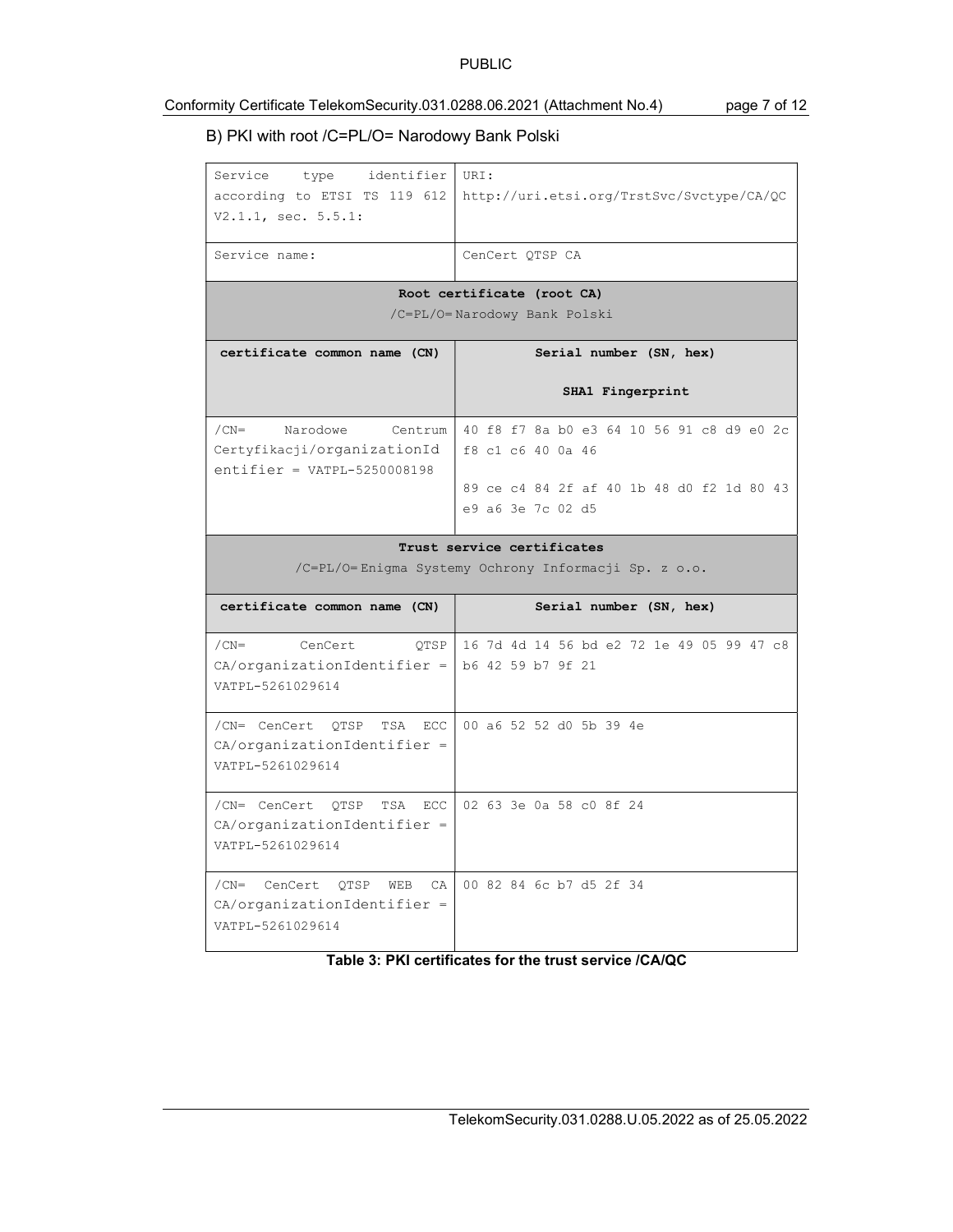#### Conformity Certificate TelekomSecurity.031.0288.06.2021 (Attachment No.4) page 8 of 12

| identifier<br>Service type<br>according to ETSI TS 119 612<br>$V2.1.1$ , sec. $5.5.1$ :    | URI:<br>http://uri.etsi.org/TrstSvc/Svctype/Certs<br>tatus/CRL/QC                                                                |  |  |
|--------------------------------------------------------------------------------------------|----------------------------------------------------------------------------------------------------------------------------------|--|--|
| Service name:                                                                              | CenCert QTSP CA                                                                                                                  |  |  |
|                                                                                            | Root certificate (root CA)                                                                                                       |  |  |
|                                                                                            | /C=PL/O=Narodowy Bank Polski                                                                                                     |  |  |
| certificate common name (CN)                                                               | Serial number (SN, hex)                                                                                                          |  |  |
|                                                                                            | SHA1 Fingerprint                                                                                                                 |  |  |
| $/CN=$<br>Narodowe Centrum<br>Certyfikacji/organizationId<br>$entifier = VATPL-5250008198$ | 40 f8 f7 8a b0 e3 64 10 56 91 c8 d9 e0 2c<br>f8 c1 c6 40 0a 46<br>89 ce c4 84 2f af 40 1b 48 d0 f2 1d 80 43<br>e9 a6 3e 7c 02 d5 |  |  |
| Trust service certificates<br>/C=PL/O=Enigma Systemy Ochrony Informacji Sp. z o.o.         |                                                                                                                                  |  |  |
| certificate common name (CN)                                                               | Serial number (SN, hex)                                                                                                          |  |  |
|                                                                                            |                                                                                                                                  |  |  |
| $/CN=$<br>CenCert<br>OTSP<br>$CA/organizationIdentifier =$<br>VATPL-5261029614             | 16 7d 4d 14 56 bd e2 72 1e 49 05 99 47 c8<br>b6 42 59 b7 9f 21                                                                   |  |  |
| /CN= CenCert OTSP<br>WEB<br>CA.<br>$CA/organizationIdentifier =$<br>VATPL-5261029614       | 00 82 84 6c b7 d5 2f 34                                                                                                          |  |  |

#### Table 4: PKI certificates for the trust service /Certstatus/CRL/QC

| Service type identifier nach<br>ETSI TS 119 612 V2.1.1, Abs.<br>5.5.1: | URI:<br>http://uri.etsi.org/TrstSvc/Svctype/TSA/Q<br><b>TST</b> |  |
|------------------------------------------------------------------------|-----------------------------------------------------------------|--|
| Service name:                                                          | CenCert OTSP TSA                                                |  |
| Root certificate (root CA)<br>/C=PL/O=Narodowy Bank Polski             |                                                                 |  |
| certificate common name (CN)                                           | Serial number (SN, hex)                                         |  |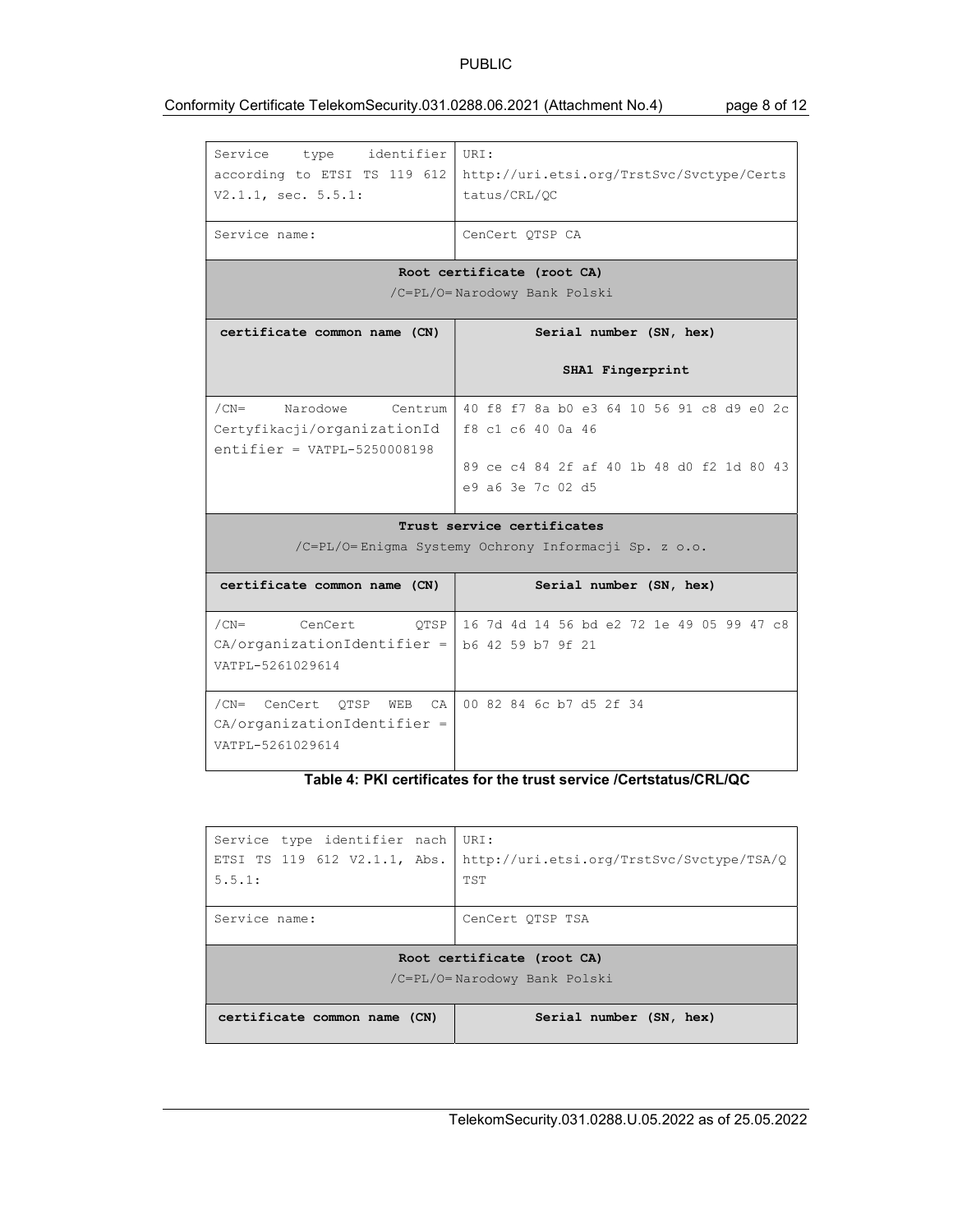|                                                                                     | SHA1 Fingerprint                                               |  |  |
|-------------------------------------------------------------------------------------|----------------------------------------------------------------|--|--|
| Narodowe Centrum<br>$/CN=$<br>Certyfikacji/organizationId                           | 40 f8 f7 8a b0 e3 64 10 56 91 c8 d9 e0 2c<br>f8 c1 c6 40 0a 46 |  |  |
| $entifier = VATPL-5250008198$                                                       | 89 ce c4 84 2f af 40 1b 48 d0 f2 1d 80 43                      |  |  |
|                                                                                     | e9 a6 3e 7c 02 d5                                              |  |  |
| Trust service certificates                                                          |                                                                |  |  |
|                                                                                     | /C=PL/O=Enigma Systemy Ochrony Informacji Sp. z o.o.           |  |  |
| certificate common name (CN)                                                        | Serial number (SN, hex)                                        |  |  |
| $/CN=$<br>CenCert<br>OTSP                                                           | 0a 20 8a 59 84 1f 07 c9 2f 47 54 18 c5 63                      |  |  |
| TSA/organizationIdentifier<br>$= VATPL-5261029614$                                  | 41 26 d6 f4 15 e3                                              |  |  |
| $/CN=$<br>CenCert OTSP                                                              | TSA   4f ca 59 6f ae 9d 10 c4 87 13 a0 1a 9d d8                |  |  |
| ECC/organizationIdentifier<br>$= VATPI - 5261029614$                                | 59 21 bf fc 0c 95                                              |  |  |
| /CN= CenCert<br>OTSP<br>TSA/organizationIdentifier<br>$= \text{VATPL}-5261029614$   | 00 a6 52 52 d0 5b 39 4e                                        |  |  |
| /CN= CenCert<br>OTSP<br>TSA<br>ECC/organizationIdentifier<br>$= VATPI - 5261029614$ | 02 63 3e 0a 58 c0 8f 24                                        |  |  |

#### Conformity Certificate TelekomSecurity.031.0288.06.2021 (Attachment No.4) page 9 of 12

Table 5: PKI certificates for the trust service TSA/QTST

PKI certificates for the service /Certstatus/OCSP/QC are issued by the TSP using service certificates for the service /CA/QC. These /CA/QC certificates shall be published in the TSL hence the OCSP responses can be verified.

In implementing the following services, Centrum Certyfikacji Kluczy CenCert, Enigma Systemy Ochrony Informacji Sp z o.o. draws on the services of delegated third parties:

- Identification of subscribers and physical delivery of qSCDs to subscribers (by cooperating field registration authorities, face-to-face physical presence identification procedure).

Detailed information about the identification procedures and other customer related questions can be directly requested from the TSP.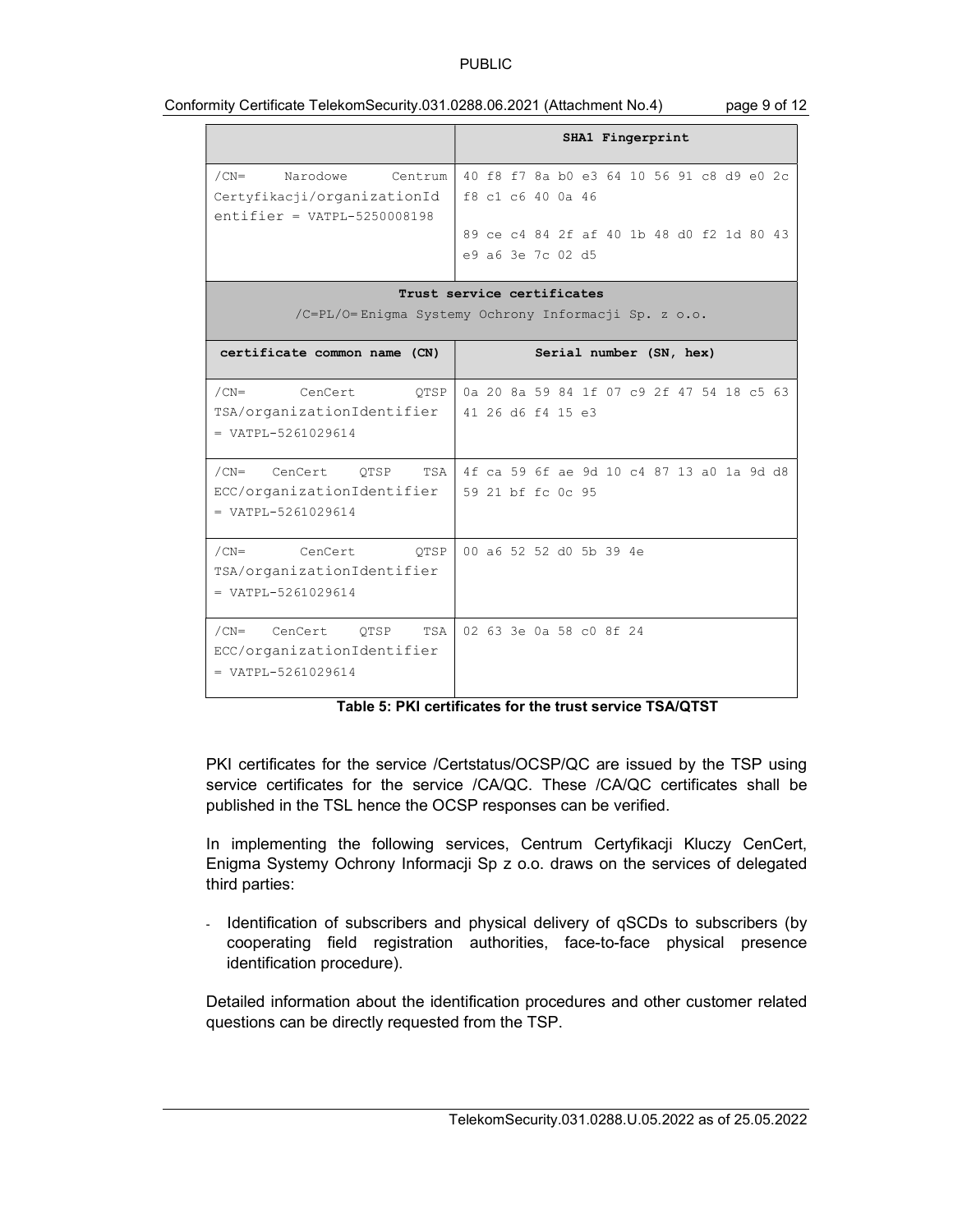# 3. Certification Programme

The current conformity assessment procedure has been performed in accordance with the Certification Program 031 'elDAS TSP' (accredited area) of the Certification Body of Deutsche Telekom Security GmbH (certification program 031)'.

The Certification Body of Deutsche Telekom Security GmbH (previously of T-Systems International GmbH) is a conformity assessment body as provided by Article 3 paragraph 18 of eIDAS. The Certification Body of Telekom Security is accredited by the German Accreditation Authority (DAkkS; http://www.dakks.de/en, member of EA) for performing conformity assessment (audit) according to eIDAS requirements and according to ETSI EN 319 4xx / 5xx;

accreditation ID: D-ZE-21631-01-00 (previously D-ZE-12025-01-00).

# 4. Assessment of the current changes with regard to the TSP's qualified operation

The current Certification Policy (version 1.31 as of 17.09.2021) of the trust service provider "Centrum Certyfikacji Kluczy CenCert, Enigma Systemy Ochrony Informacji Sp z o.o." is suitable for the operations of a qualified trust service provider as defined by the eIDAS Regulation.

This Certification Policy of the trust service provider "Centrum Certyfikacji Kluczy CenCert, Enigma Systemy Ochrony Informacji Sp z o.o." is implemented accordingly in practice.

The trust service provider "Centrum Certyfikacji Kluczy CenCert, Enigma Systemy Ochrony Informacji Sp z o.o." operates the following trust services in compliance with the relevant requirements of the current version of the eIDAS Regulation:

| Description of the<br>trust service                     | 'qualified trust service type'<br>according to ETSI TS 119 612 V2.1.1, sec. 5.5.1 |
|---------------------------------------------------------|-----------------------------------------------------------------------------------|
| creating qualified<br>certificates<br>for<br>electronic | URI: http://uri.etsi.org/TrstSvc/Svctype/CA/QC<br>URI:                            |
| signatures                                              | http://uri.etsi.org/TrstSvc/Svctype/Certstatus/CRL/QC                             |
|                                                         | URI:<br>http://uri.etsi.org/TrstSvc/Svctype/Certstatus/OCSP/QC                    |
| creating qualified<br>certificates<br>for               | URI: http://uri.etsi.org/TrstSvc/Svctype/CA/QC                                    |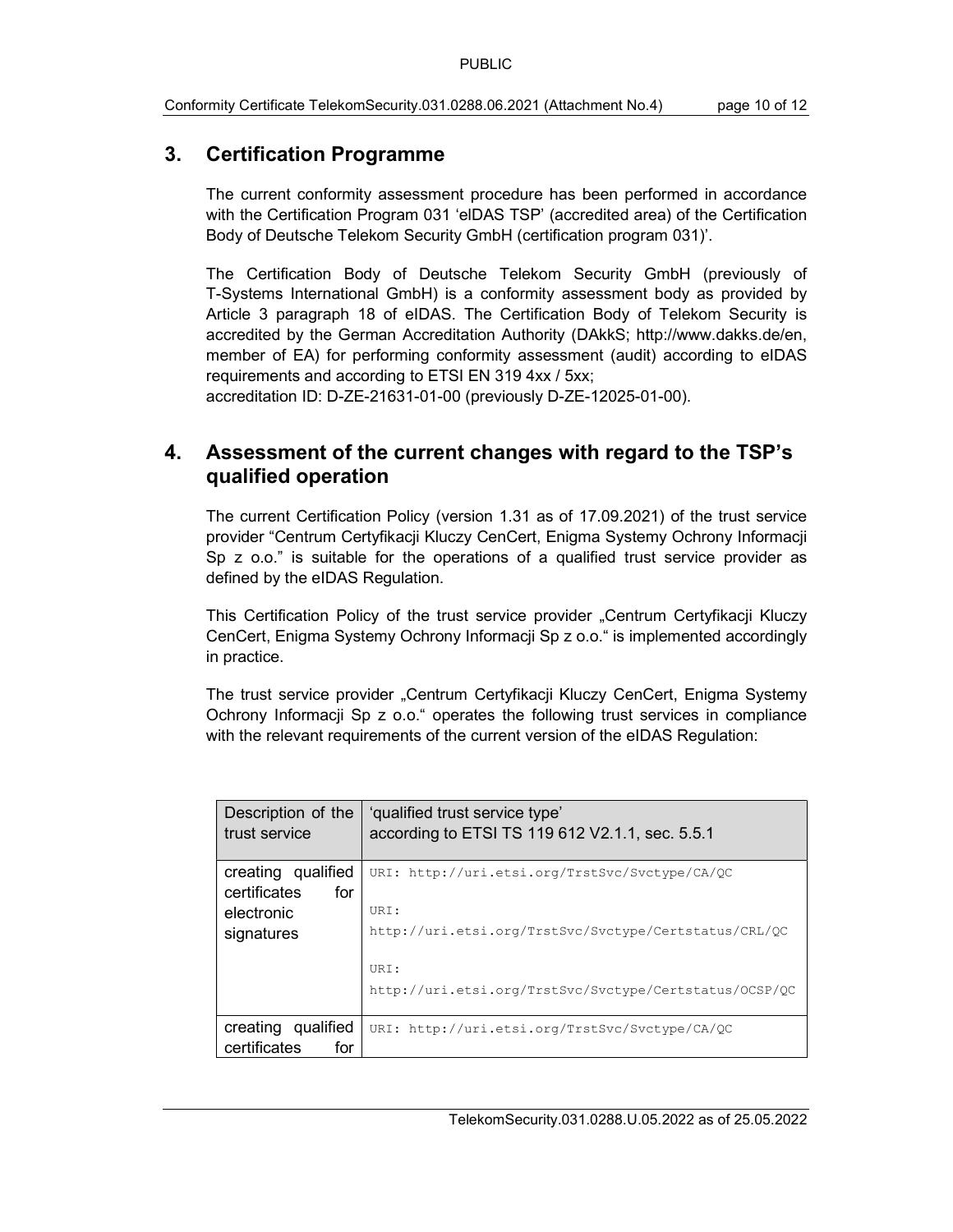| Description of the<br>trust service | 'qualified trust service type'<br>according to ETSI TS 119 612 V2.1.1, sec. 5.5.1 |
|-------------------------------------|-----------------------------------------------------------------------------------|
| electronic seals                    | URI:                                                                              |
|                                     | http://uri.etsi.org/TrstSvc/Svctype/Certstatus/CRL/QC                             |
|                                     | URI:                                                                              |
|                                     | http://uri.etsi.org/TrstSvc/Svctype/Certstatus/OCSP/QC                            |
| creating qualified                  | URI: http://uri.etsi.org/TrstSvc/Svctype/CA/QC                                    |
| for<br>certificates                 |                                                                                   |
| website                             | URI:                                                                              |
| authentication                      | http://uri.etsi.org/TrstSvc/Svctype/Certstatus/CRL/QC                             |
|                                     | URI:                                                                              |
|                                     | http://uri.etsi.org/TrstSvc/Svctype/Certstatus/OCSP/QC                            |
| creating qualified<br>electronic    | URI: http://uri.etsi.org/TrstSvc/Svctype/TSA/QTST                                 |
| timestamp                           |                                                                                   |

Conformity Certificate TelekomSecurity.031.0288.06.2021 (Attachment No.4) page 11 of 12

Table 6: Trust services provided in compliance with eIDAS Regulation

# 5. Integrated Qualified Modules

For providing the trust services in scope, the TSP does not use any already eIDAS-confirmed services provided by a module operator as delegated third party.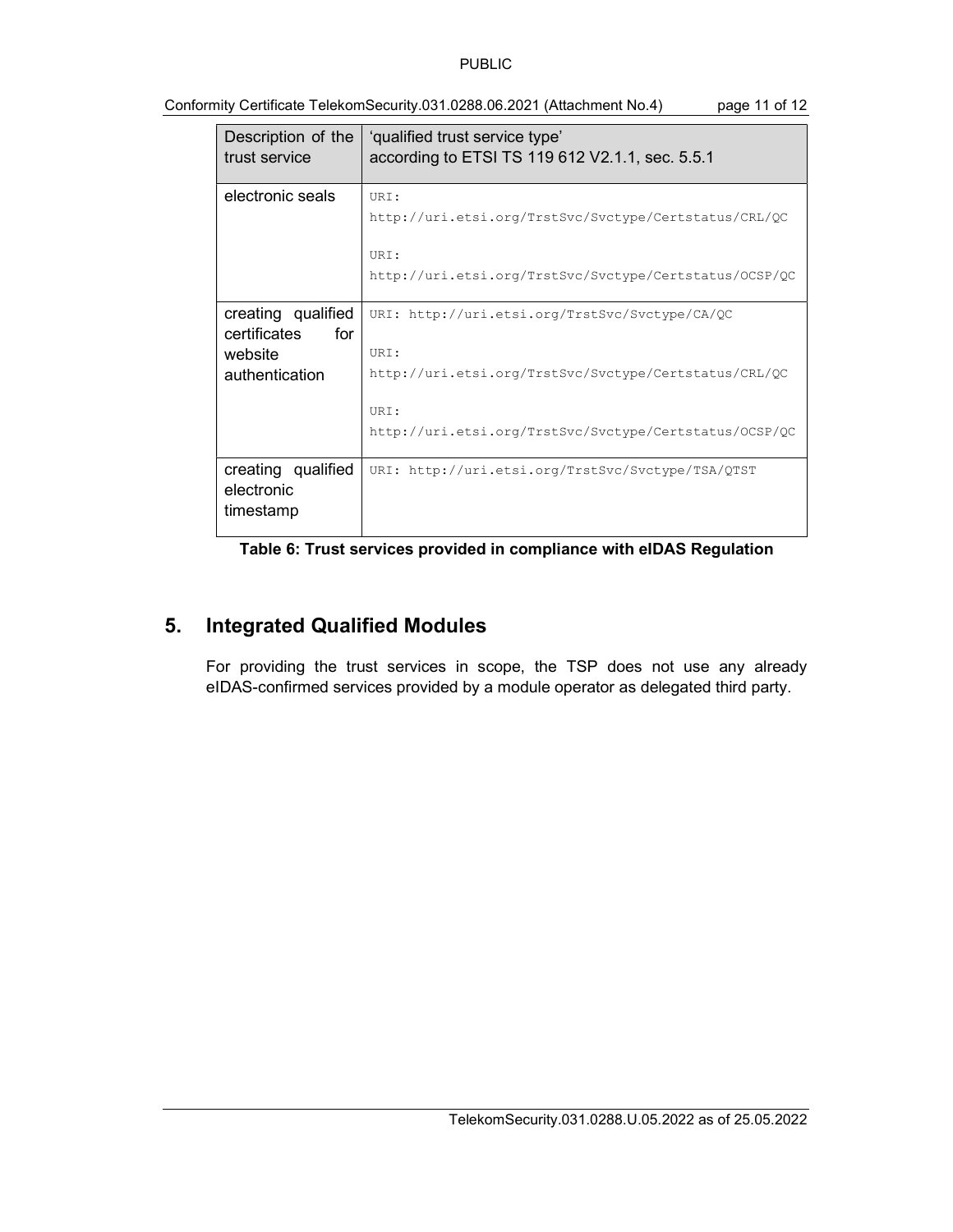#### 6. Summary and Notes

- 1. The current Attachment No. 4 to Conformity Certificate TelekomSecurity.031.0288.06.2021 amends this Certificate.
- 2. The current Certification Policy (version 1.31 as of 17.09.2021) of the trust service provider "Centrum Certyfikacji Kluczy CenCert, Enigma Systemy Ochrony Informacji Sp z o.o." is suitable for the operations of a qualified trust service provider as defined by the eIDAS Regulation and is implemented accordingly in practice.
- 3. The trust service provider "Centrum Certyfikacji Kluczy CenCert, Enigma Systemy Ochrony Informacji Sp z o.o." operates the trust services listed in chap. 4, Table 6 above in compliance with the relevant requirements of the current version of the eIDAS Regulation.
- 4. All stipulations stated in Conformity Certificate TelekomSecurity.031.0288.06.2021 as of 18.06.2021 and in all related previous Attachments remain in force, unless they have been meanwhile explicitly repealed by current or previous Attachments.

# End of the Attachment #4 to Conformity Certificate